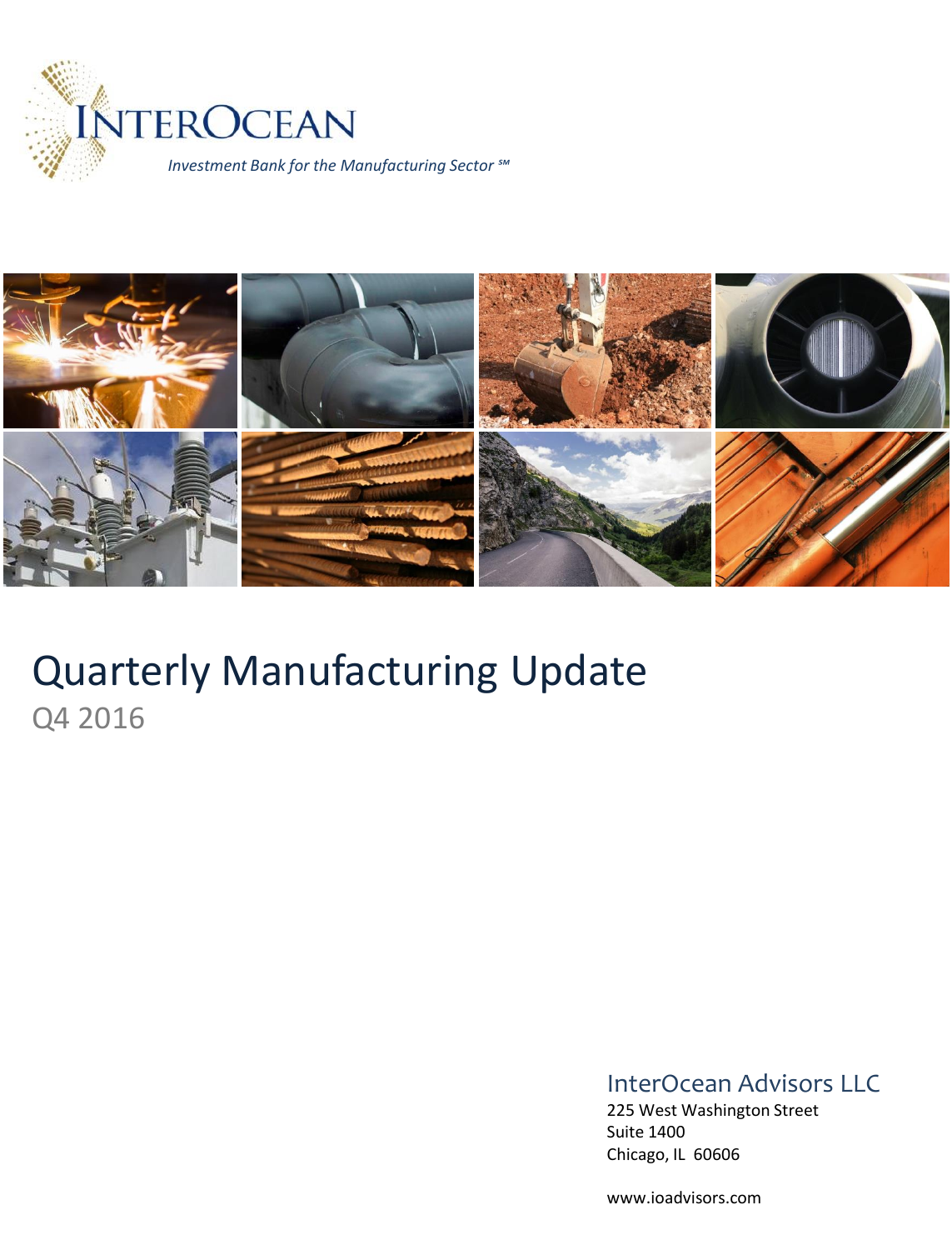InterOcean (IOA) closely follows activity in all segments of the manufacturing sector. Each quarter we issue a market overview that offers our perspectives on the state of the manufacturing sector and provides insights into select end market industry verticals that we cover.

# Leading Economic Indicators

### Uncertainty For Now

U.S. manufacturing expanded in December 2016 at its fastest rate in two years. The PMI jumped sharply to 54.7 in December on the heels of increasing oil prices and the new Administration's support for exploration and production of fossil fuels.

Consumer spending was again a leading driver of economic gains in the fourth quarter. Consumer confidence continued to rise, climbing to a 15-year high in December.

Sales of automobiles and light trucks hit record highs in 2016 and are expected to increase marginally in 2017. However, automobiles spent an increasing amount of time on dealer lots in Q4 2016. Rising metal content costs and interest rates may further temper sales of automobiles. If tariffs are levied on products shipped from Mexico, the incremental costs will likely inflate prices and in turn impact consumer demand.

We believe the Q1 2017 performance of the U.S. manufacturing sector will continue to exceed overall market performance. However, manufacturing may face headwinds in the form of rising wages created by the new Administration's stimulus plans and strong encouragement by the Administration for companies to keep and generate jobs in the U.S. in an already strong labor market.



#### **Chart 1: Consumer Confidence Index**

#### **Chart 2: Purchasing Managers' Index (PMI)**



*Source: Institute for Supply Management (ISM)*

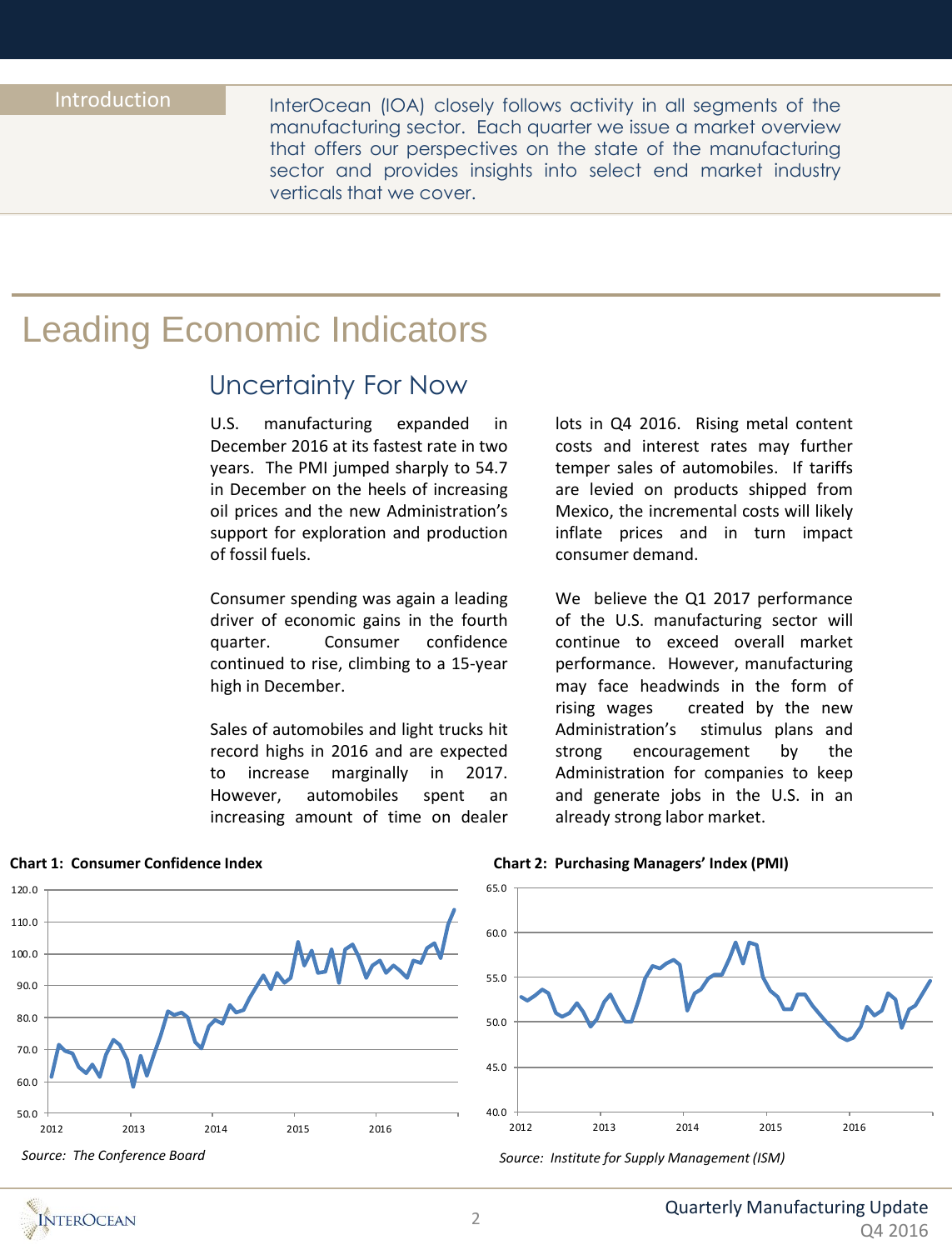**Chart 3: Manufacturers' New Orders (\$ in billions)**



#### **Chart 4: Housing Starts (thousands)**



*Source: U.S. Census Bureau \* New privately owned housing units started at a seasonally adjusted annual rate*

# Manufacturing Sector Performance

## InterOcean Manufacturing Indices

The InterOcean Manufacturing Index provides a quick snapshot of the market performance of publicly traded manufacturing companies. The Index is an aggregation of market-cap weighted indices for the industries covered by InterOcean. Each industry index is comprised of a representative group of

25-35 publicly traded manufacturing companies that are important participants in that market. The IOA Manufacturing Index equally weights the industry-specific indices, so as not to skew performance toward any single vertical. Each quarter, InterOcean resets the indices to 100.



#### **Chart 5: InterOcean Manufacturing Index vs. S&P500**

*Source: S&P Capital IQ and InterOcean Advisors; data as of December 30, 2016*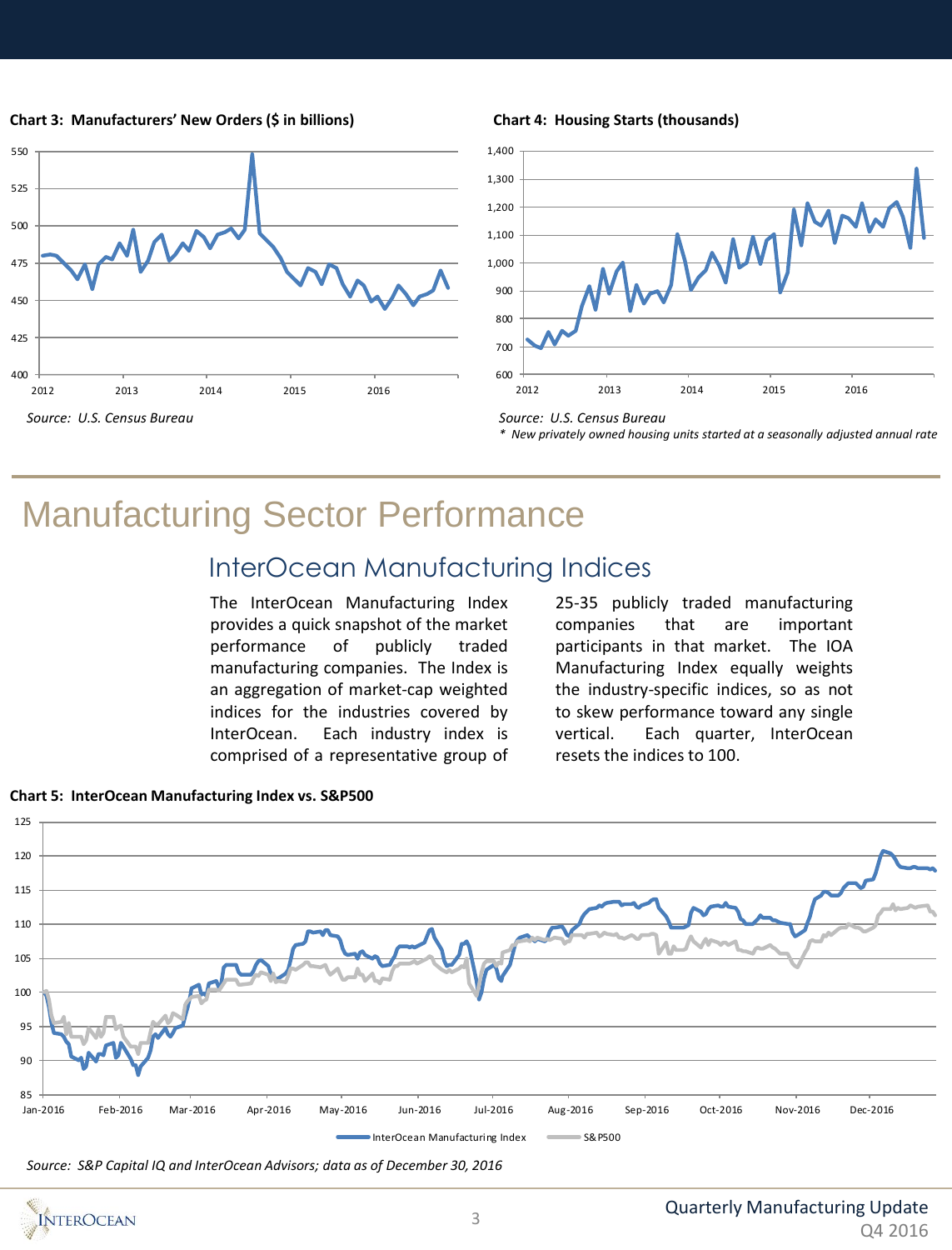# Highlights of Q4 Index Data

- › InterOcean Manufacturing Index outperformed the S&P500 in Q4 2016, increasing 4.7% while the S&P500 rose 3.3%.
- › IOA Metals Index showed the greatest percentage gain of any of the InterOcean industry indices over the past quarter, rising 10.3%. The performance of the Index reflected the impact of protective tariffs on steel and strength in the sector's primary end markets.
- › IOA Aerospace & Defense Index rebounded in Q4 2016, increasing 6.6% over the past quarter. Industry revenue is expected to resume growth, driven largely by strong passenger travel demand and expectations for increased defense spending. Defense revenue is expected to grow by over 3% in 2017.
- › IOA Building Products Index rose marginally by 2.4% over the past quarter. Construction spending in 2016 reached its highest level since 2006, but housing starts were mixed. Housing starts are expected to increase in 2017 to meet growing demand. Initial enthusiasm about announced infrastructure spending tempered as questions rose regarding the significance and pace of the planned government spending.

**Chart 6: IOA Aerospace & Defense Index vs. S&P500**



**Chart 7: IOA Automotive Index vs. S&P500**







*Source: S&P Capital IQ and InterOcean Advisors; data as of December 30, 2016*

**NTEROCEAN**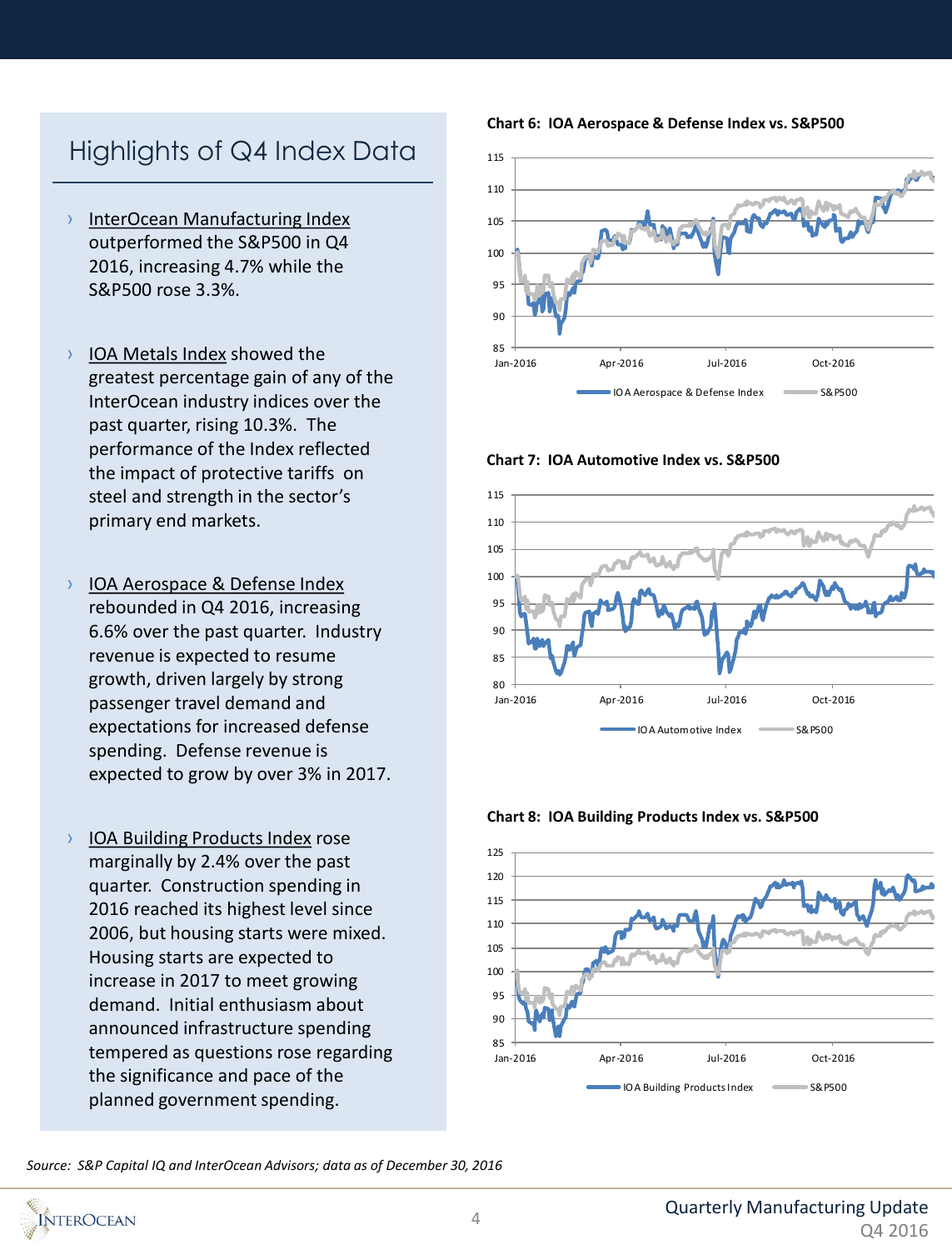





**Chart 11: IOA Electrical Products Index vs. S&P500 Chart 12: IOA Flow Control Index vs. S&P500**







**Chart 13: IOA Metals Index vs. S&P500 Chart 14: IOA Plastics & Packaging Index vs. S&P500**



*Source: S&P Capital IQ and InterOcean Advisors; data as of December 30, 2016*



#### 5

# **Chart 9: IOA Capital Equipment Index vs. S&P500 Chart 10: IOA Distribution & Business Services Index vs. S&P500**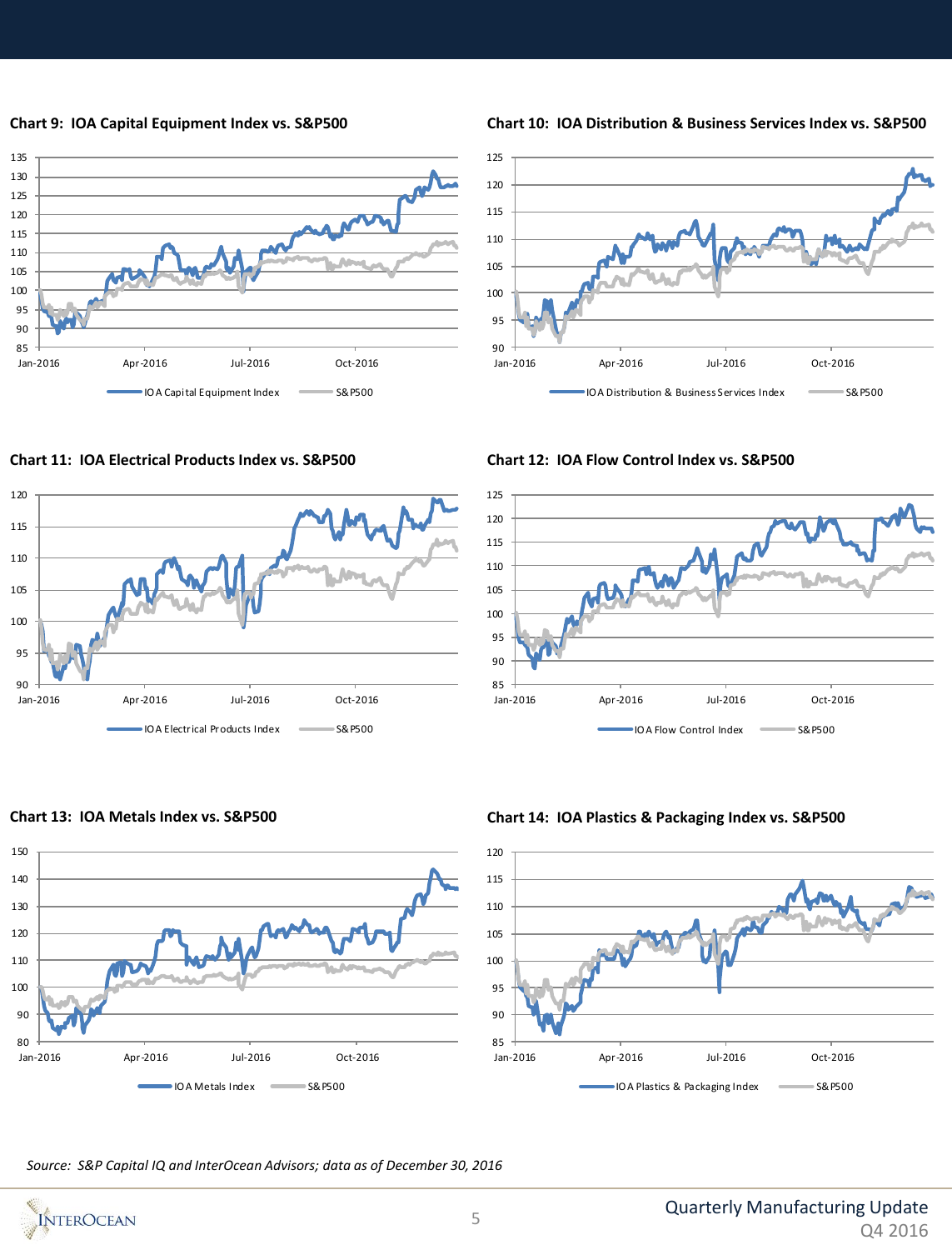### Q4 Industry EBITDA Multiples Spike

The enterprise value / EBITDA multiple —a standard component of traditional corporate valuation exercises increased on average 1.1 times across the InterOcean industry indices in Q4 2016 compared to the prior year.

The continued expectation for strength in manufacturing is reflected in rising equity values in the sector. Of note are

the Metals, Capital Equipment and Distribution indices. The Metal Index multiple rose 2.3 times. Capital Equipment and Distribution multiples each increased by 2.2 times amidst early signs that corporate investment is beginning to accelerate. The Building Products Index multiple fell 0.7x with the slowdown in the housing sector.



#### **Chart 15: Median Enterprise Value/LTM EBITDA Multiples for IOA Index Companies**

*Source: S&P Capital IQ and InterOcean Advisors; data as of December 30, 2016*

#### **Disclaimers**

*Securities offered through StillPoint Capital, LLC, Member FINRA/SIPC. InterOcean Advisors LLC is not affiliated with StillPoint Capital, LLC.*

*This is not an offer to sell securities or the solicitation of an offer to purchase securities. Any offer of securities may only be made pursuant to a written offering memorandum.*

*Recipients of this document must conduct their own appraisal and due diligence procedures before acting or refraining from acting on reliance on this document.*